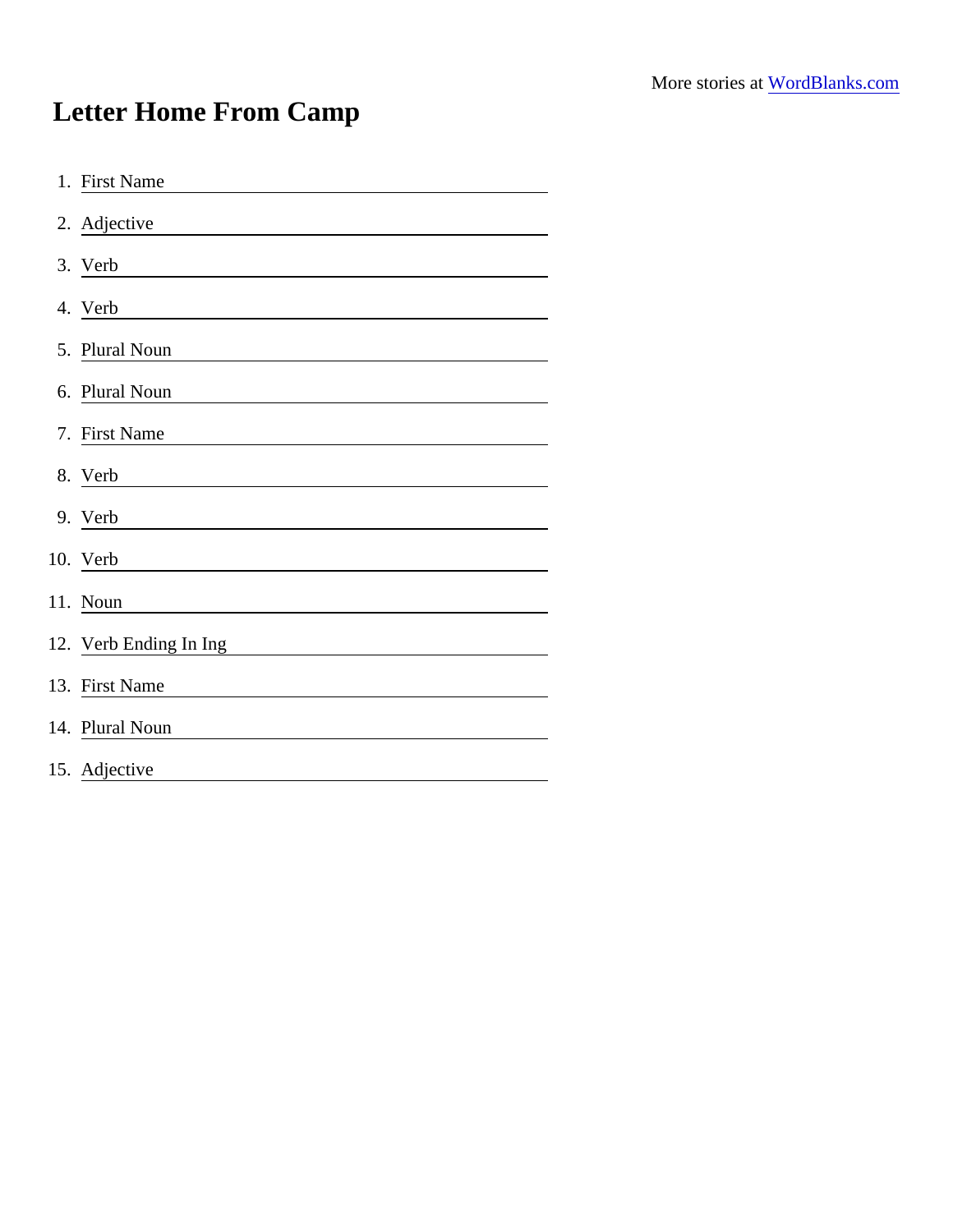## **Letter Home From Camp**

Dear First name

I have been having such a  $\qquad$  Adjective time. I'm glad you talked me into going. There is always something new to verb everyday, and new people to verb . Today for lunch, we had Plural noun from the grill, and chocolate <u>Plural noun</u> . It was so good! I made a friend at lunch, named First name . She has asthma, so she's not allowed to <u>verb</u> some of the activities that the rest of us  $V_{\text{erb}}$  . I want to  $\Box$  Verb her so bad, but I don't know what to do. If you could send me some Noun I think I will give her some, so she will feel better. I will be  $\Box$  Verb ending in ing you next week, when you pick me up. Love you always,

Your little girl,